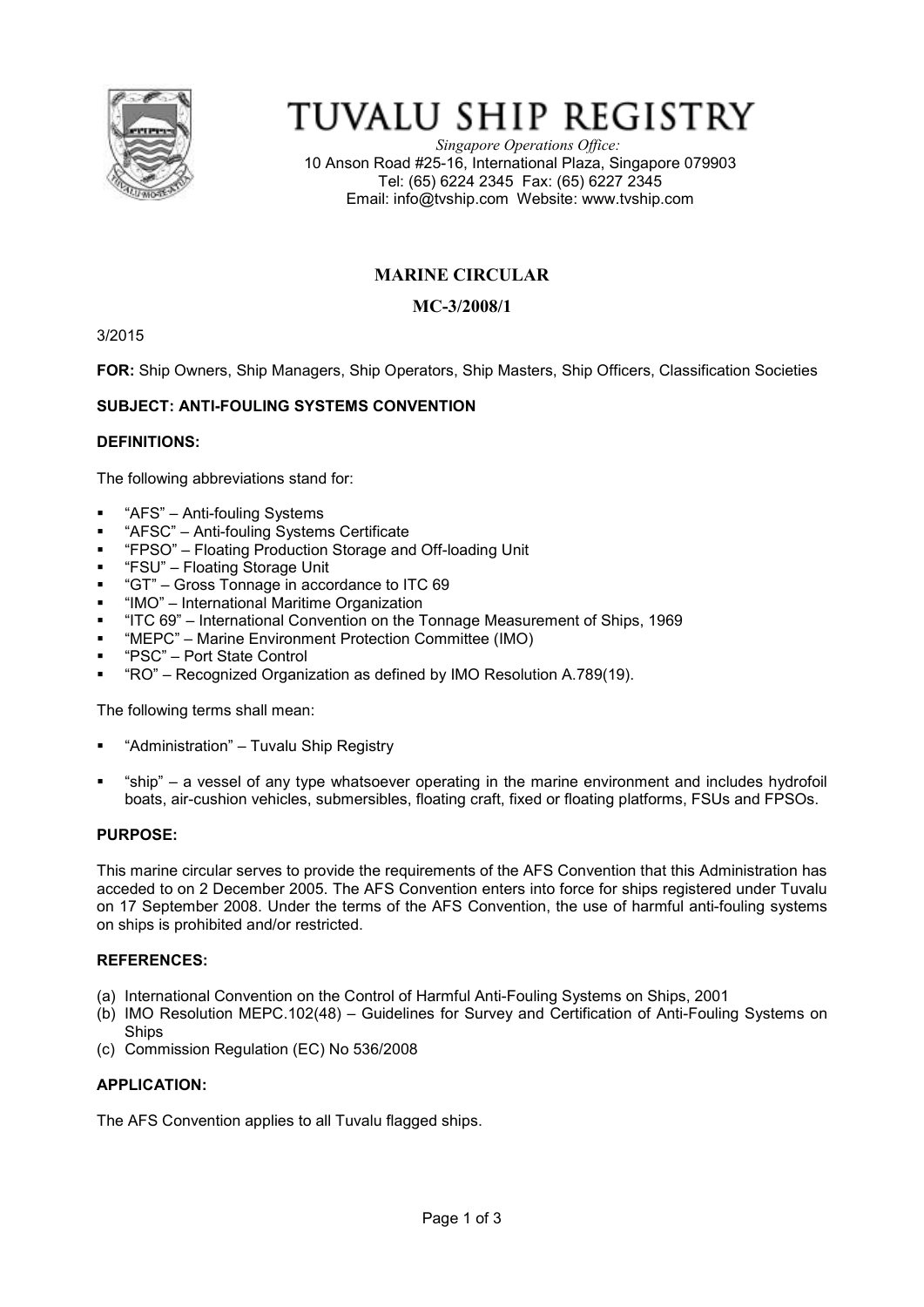## **CONTENTS:**

### **1. Retroactive Provision 1**

The AFS Convention contains a retroactive provision, whereby as of 1 January 2003, all ships shall not have applied or reapplied any anti-fouling system containing organotin compounds which act as a biocide.

#### **2. Retroactive Provision 2**

- 2.1. Additionally, the AFS Convention stipulates that effective 1 January 2008, ships (except fixed or floating platforms, FSUs and FPSOs that have been constructed prior to 1 January 2003 and that have not been dry-docked on or after 1 January 2003) shall not bear any anti-fouling system containing organotin compounds on the hull or external surfaces. Alternatively, if the noncompliant system has not been removed, a barrier or sealer coating which prevents leaching of such non-compliant systems shall have been applied.
- 2.2. However, as the entry into force date for the AFS Convention occurs after the dates contained in Annex 1 of the AFS Convention, this Administration recognizes that:
	- 2.2.1. the 1 January 2003 effective date for Retroactive Provision 1 above moves forward to the entry into force date of 17 September 2008; and
	- 2.2.2. the 1 January 2008 implementation date for Retroactive Provision 2 above moves forward to the entry into force date of 17 September 2008.
- 2.3. It should be noted, however, that ships can be subject to regional jurisdiction or requirements upon entering the waters of certain States. Such is the case for any ship entering an EU port or offshore terminal. As of 3 July 2008, PSC of EU Member States are required under EU Regulation No 536/2008, reference (c), to check for documentation demonstrating compliance with the requirements of the AFS Convention for vessels entering a port or offshore terminal under their jurisdiction. Shipowners and operators are advised to be aware of such requirements in advance of any such intended port call, and may be required to obtain a Statement of Compliance for the AFS Convention prior to the entry into force date.

#### **3. Survey and Certification Requirements**

- 3.1. Ships of 400 GT and above engaged on international voyages, excluding fixed or floating platforms, FSUs and FPSOs, are subject to the survey requirements of Regulation 1 and certification requirements of Regulation 2 of Annex 4 of the AFS Convention.
- 3.2. Additionally, ships of 24 meters or more in length, but less than 400 GT engaged on international voyages, excluding fixed or floating platforms, FSUs, and FPSOs, are required to carry a Declaration of Anti-Fouling System in accordance with Regulation 5 of Annex 4 of the AFS Convention (Sample of Declaration of Anti-Fouling System can be found below in Appendix I of this circular.

#### **4. Recognized Organizations (ROs)**

In accordance with Regulation 1(4) of Annex 4 of the AFS Convention, the Survey and Certification functions of the AFS Convention are fully delegated to the ROs authorized to act on behalf of the Administration.

#### **5. Initial Survey and Certification**

5.1. An Initial Survey for issuance of an AFSC shall be carried out before the ship is put into service, or when the anti-fouling system is changed or replaced, on or after the entry into force date of 17 September 2008.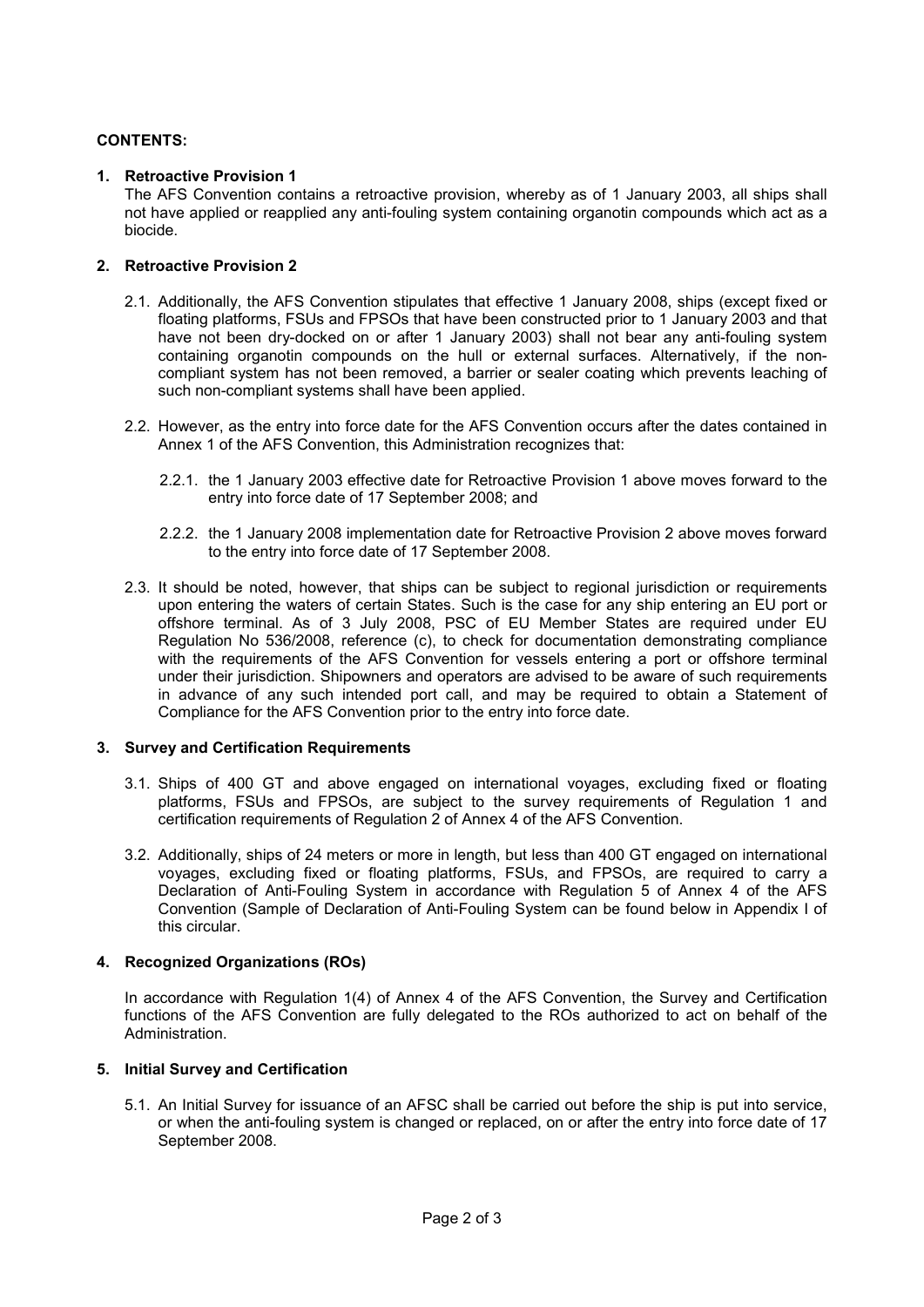- 5.2. When the compliant anti-fouling system was applied prior to the entry into force date, the ship shall undertake the Initial Survey and Certification no later than 16 September 2010 (two years after the entry into force date).
- 5.3. It is recommended that the Initial Survey for existing ships is conducted in conjunction with a drydocking survey.

### **6. Surveys of Ships Prior to Entry into Force of the AFS Convention**

- 6.1. Prior to the AFS Convention having entered into force, the Administration authorized ROs to conduct surveys of ships in accordance with these Guidelines for compliance, establish a Record of Anti-fouling Systems, and issue a Statement of Compliance to this effect.
- 6.2. Ships capable of documenting full compliance with the AFS Convention through such a Statement of Compliance and having up-to-date Record of Anti-fouling Systems may, upon entry into force of the AFS Convention, be issued an AFSC by the ship's RO.

## **7. Repairs**

Repairs to existing anti-fouling systems which affect more than twenty-five percent (25%) of the system shall be considered a change or replacement of the anti-fouling system. Furthermore, any repairs to an existing anti-fouling system must be repaired or replaced with a compliant anti-fouling system.

## **8. Changes**

- 8.1. An AFSC, once issued, ceases to be valid when the associated anti-fouling system is changed or replaced and not properly endorsed accordingly, or when the ship transfers to the flag of another State.
- 8.2. In the case of the transfer of a ship into the registry, the Administration may issue a new AFSC based on the certificate issued by the previous administration, provided the previous administration is a Party to the Convention, the Record of Anti-fouling Systems is up-to-date and the certificate was valid at the time of the transfer. Otherwise, an Initial Survey will be required for the issuance of a new AFSC.

Yours sincerely,

Deputy Registrar Tuvalu Ship Registry